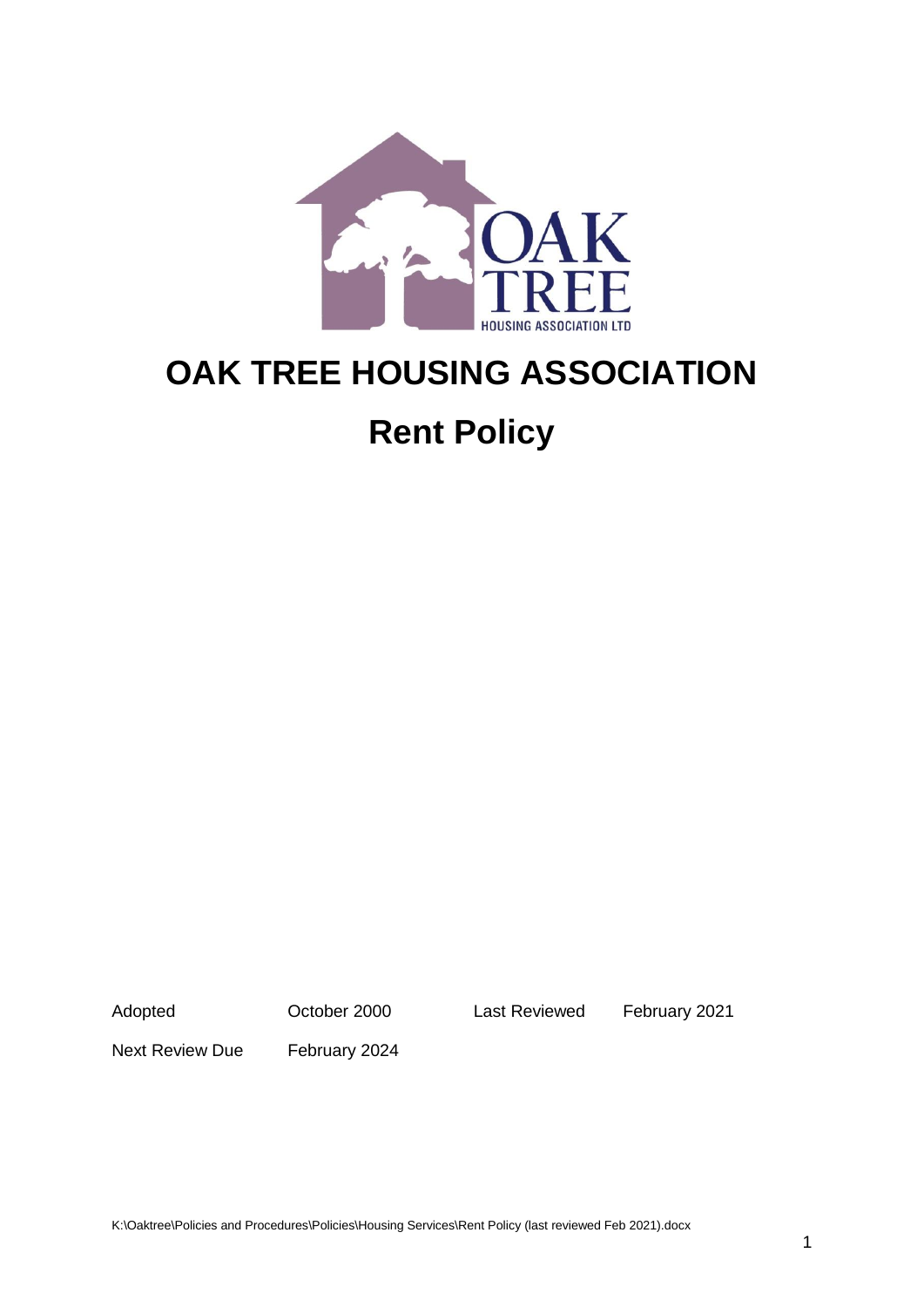# **1.0 Introduction**

- 1.1 This policy determines the framework for setting rent & occupancy charges for all properties and lays out the principles underpinning the way rents are set. The provision of high quality housing and services relies on generating sufficient income to allow Oak Tree Housing Association Ltd to fulfil its aims and objectives. An effective policy for setting rents is an important part of the policy framework.
- 1.2 The policy has been drafted to comply with the Scottish Social Housing Charter:

#### Outcomes 14 and 15: Rents and Service Charges

Social landlords set rents and service charges in consultation with their tenants and other customers so that:

- a balance is struck between the level of services provided, the cost of the services, and how far current and prospective tenants and other customers can afford them;
- tenants get clear information on how rent and other money is spent, including any details of individual items of expenditure above thresholds agreed between landlords and tenants.

# **2.0 Definition of the Association's Client Group**

2.1 The Association aims to provide housing for those who are inadequately housed or homeless or who have a particular housing requirement, which cannot be met at prices within their means or at all within the housing market.

The target group for rented accommodation includes people with housing needs who fall into the following categories: -

- Unemployed
- Non waged
- In low paid and/or insecure employment

In addition to the provision of rented accommodation, the Association has developed Shared Ownership Units for those who wish to access owner occupation but cannot otherwise afford to buy. The target group for shared ownership accommodation includes: -

- Households in the social rented sector who aspire to home ownership
- Owners in financial difficulties
- First time buyers
- Applicants with particular needs unable to purchase a suitable property
- People leaving the armed forces and veterans who have left the forces within the last year.

# **3.0 Aims of the Rent Policy**

The aim of the Association's Rent Policy is as follows:

- 3.1 To lay down a clear rent setting methodology to cover all the Association's stock and will apply fairly to all tenures and types of property and which fairly reflects the amenity of different properties.
- 3.2 To set rents which are affordable to households on low incomes.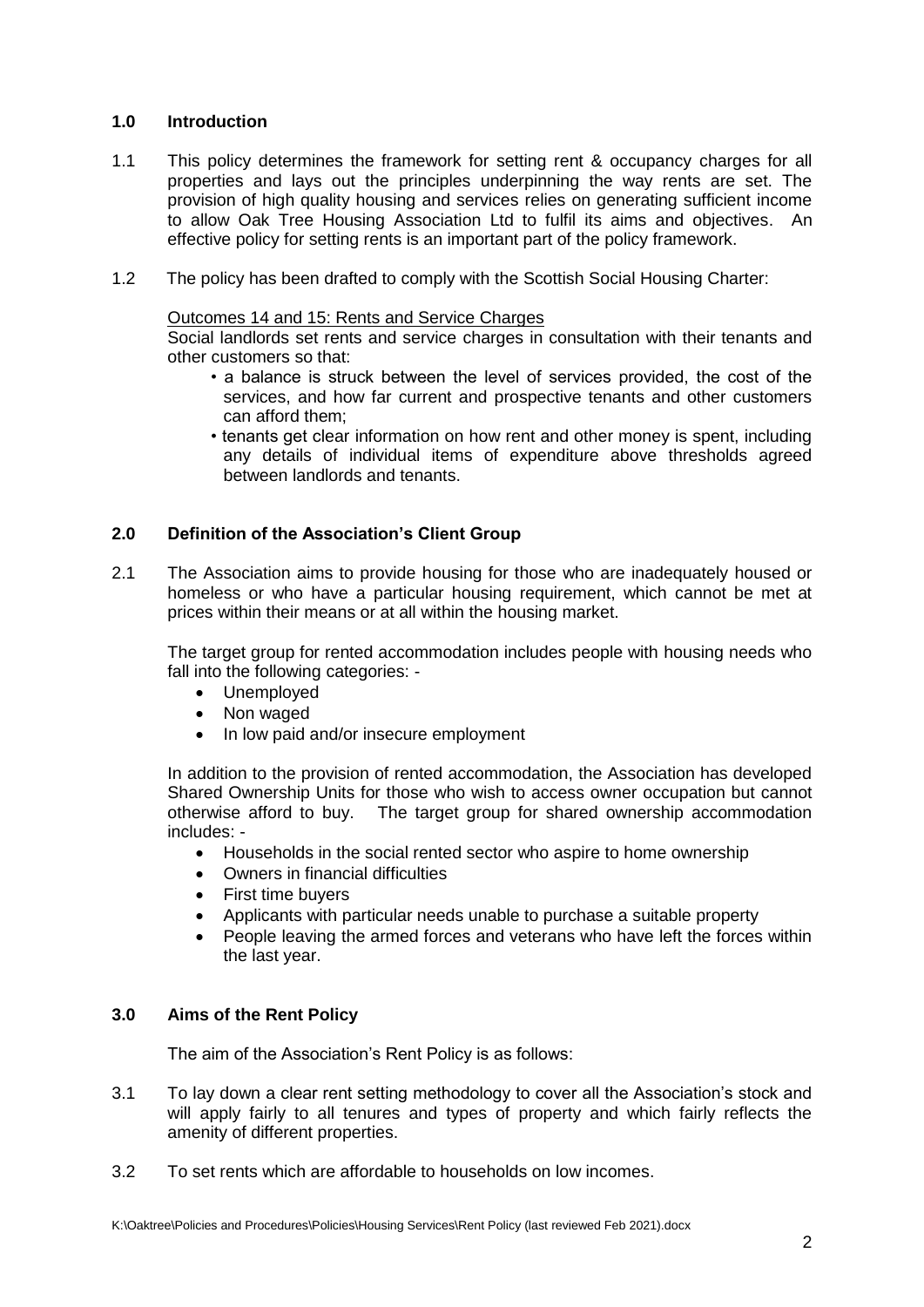- 3.3 To generate sufficient income to meet the Association's financial needs including the cost of managing and maintaining our homes and providing services to our customers.
- 3.4 To achieve rents which are consistent with other social landlords providing social rented housing locally of a similar type or amenity.
- 3.5 To allow the Management Committee flexibility in rent setting to allow the development of properties and management initiatives to meet the community care objectives of the association's and its partners.

#### **4.0 Rent Setting Methodology**

- 4.1 The Association is required to provide a mechanism for setting rents for the following:
- 4.1.1 Properties occupied by tenants with a Scottish Secure Tenancy or Short Scottish Secure Tenancy excluding all of the categories below.
- 4.1.2 Properties occupied by tenants who have a Secure Tenancy with the right to have a fair rent registered. These tenancies were converted to a Scottish Secure Tenancy in September 2002. To have been a secure tenant with a housing association your tenancy must have started before 1989.
- 4.1.3 Properties occupied on a Shared Ownership basis.
- 4.1.4 Properties acquired in the stock transfers from Scottish Homes to James Watt Housing Association and Victoria Housing Association (referred to as 'LSVT stock').
- 4.1.5 Stock in the Bow farm Area previously owned by Bow Farm Housing Association (referred to as 'BFHA stock').
- 4.1.6 Properties designed or managed to meet the community care objectives of the association and its partners.
- 4.1.7 Commercial premises.

The policy will deal with each of the categories mentioned above in turn.

#### 4.2 **Basic Methodology for Rent Setting for Properties Occupied by Tenants with a Scottish Secure Tenancy**

The methodology for rent setting shown below applies equally to first lets and re-lets of properties. It covers new build, improved, and unimproved properties.

The rent for a property will be set by awarding points according to the size, type and attributes of an individual property. The points are converted into a yearly rent by the application of a multiplier, which is set on an annual basis by the Management Committee of the Association.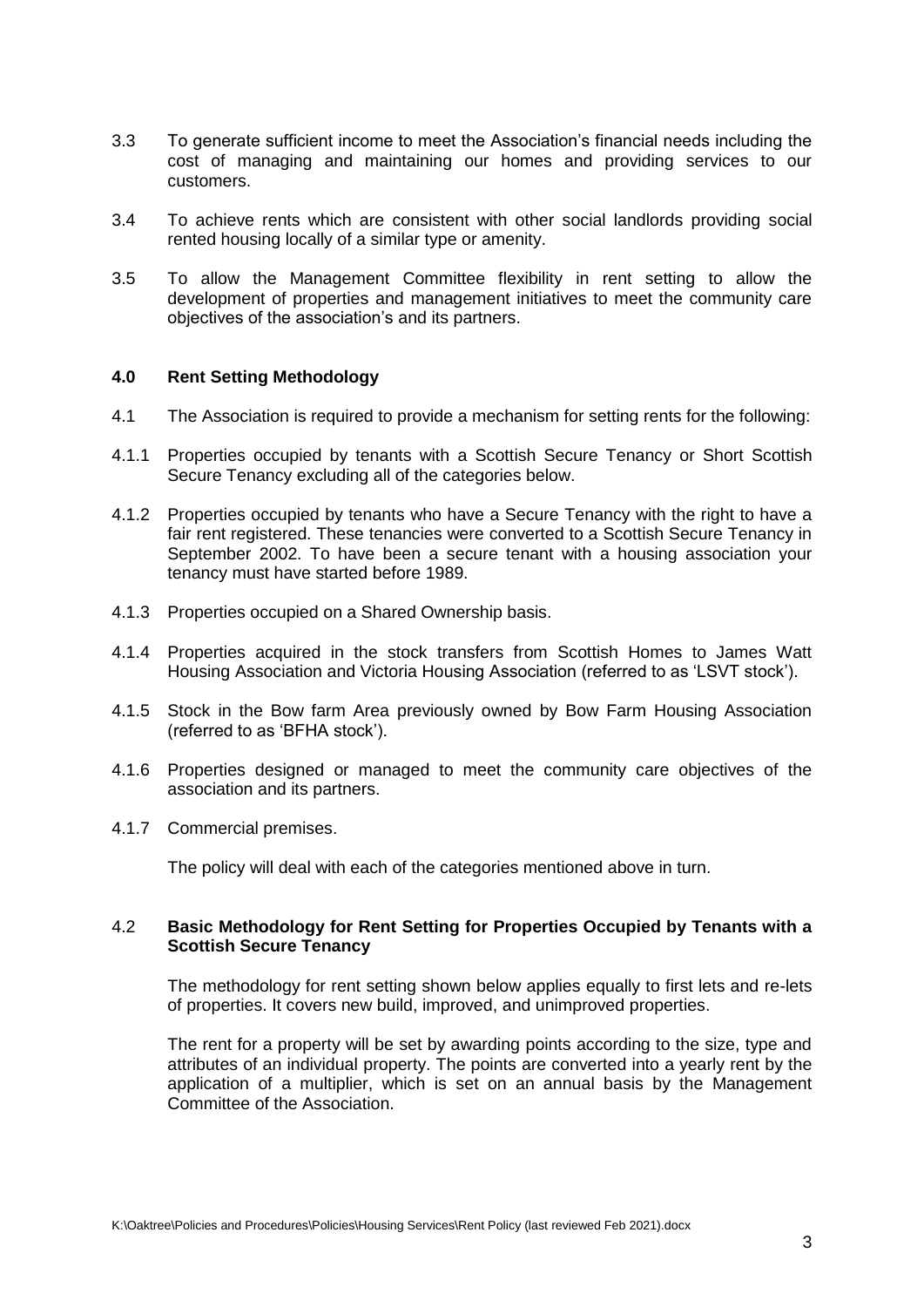#### 4.2.1 Base Rents

| <b>Property Size</b> |       | <b>Points</b> | <b>Clarification</b>                     |
|----------------------|-------|---------------|------------------------------------------|
| 1 per                | 1 apt | 161           | <b>Bedsit</b>                            |
| 1 per                | 2 apt | 174           | Living room & 1 single bedroom           |
| 2 per                | 2 apt | 182           | Living room & 1 double bedroom           |
| 3 per                | 3 apt | 195           | Living room & 1 double, 1 single bedroom |
| 4 per                | 3 apt | 203           | Living room & 2 double, 0 single bedroom |
| 4 per                | 4 apt | 208           | Living room & 1 double, 2 single bedroom |
| 5 per                | 4 apt | 213           | Living room & 2 double, 1 single bedroom |
| 6 per                | 4 apt | 218           | Living room & 3 double, 0 single bedroom |
| 5 per                | 5 apt | 221           | Living room & 1 double, 3 single bedroom |
| 6 per                | 5 apt | 226           | Living room & 2 double, 2 single bedroom |
| 7 per                | 5 apt | 234           | Living room & 3 double, 1 single bedroom |
| 8 per                | 5 apt | 242           | Living room & 4 double, 0 single bedroom |

4.2.2 Points are added or deducted according to the attributes of the property as follows: -

| <b>Features</b>                                                | <b>Deductions</b> |
|----------------------------------------------------------------|-------------------|
| Lack of full double glazing                                    | 2 points          |
| Lack of drying green in a flat                                 | 1 point           |
| <b>Features</b>                                                | <b>Additions</b>  |
| Extra w.c.                                                     | 5 points          |
| High demand                                                    | 5 points          |
| New build                                                      | 10 points         |
| Exclusive use of garden (house)                                | 3 points          |
| Shared use of garden (main door flat or four in block)         | 1 point           |
| In curtilage car parking or garage                             | 2 points          |
| Small dining area (within kitchen or outwith)                  | 3 points          |
| Larger dining area (within kitchen or outwith)                 | 8 points          |
| Separate multi-functional room                                 | 13 points         |
| Additional shower facility in addition to bath or other shower | 2 points          |
| Integral porch or integral porch and bin store                 | 1 point           |
| Utility room                                                   | 2 points          |
| House type - house                                             | 10 points         |
| House type - four in block or main door flat                   | 5 points          |
| Lift                                                           | 9 points          |
| Stair lift                                                     | 9 points          |
| Specialist bath                                                | 6 points          |
| Door opener                                                    | 14 points         |
| Furniture                                                      | 25 points         |

The resulting total is multiplied by a factor set by the Management Committee each year.

#### **4.3 Secure Tenancies**

The fair rents for the properties occupied by secure tenants of OTHA are set by the Rent Registration Service and reflect the amenity offered by the property, the rent charged for similar properties locally and the tenure type. OTHA proposes a rent to the Rent Assessment Officer who can decide to determine a rent higher or lower with both the Landlord and tenant having the right to appeal. The rent, once determined, is set for a three-year period.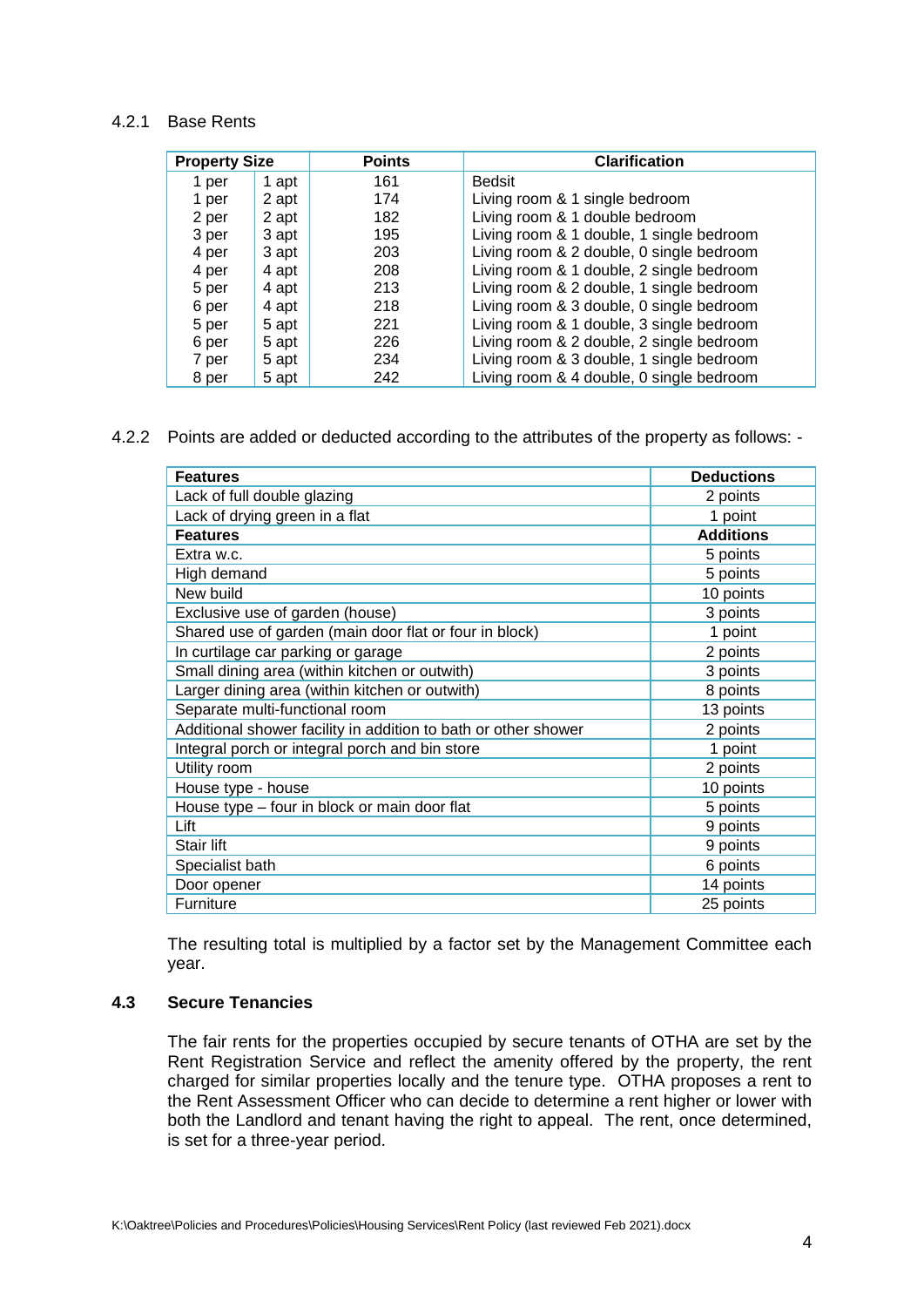The rents proposed for any property will reflect the rent which would be charged for a tenant with a Scottish Secure Tenancy using the rent setting methodology described in part 4.1 above.

# **4.4 Shared Ownership**

The occupancy charge is set at the time of development and first sale. Inflationary increases are applied each year subject to the decision of the Management Committee. The rent setting methodology used was as follows: -

- 1. The rent is set as for a tenant with a Scottish Secure Tenancy using the methodology detailed in part 4.1 above.
- 2. The Management and Maintenance allowances are deducted. These are set by the Scottish Government on a yearly basis.
- 3. The remaining total is multiplied by the percentage owned by the Association (i.e. 100% minus the tranche purchased by Sharing Owner).
- 4. The Management Allowance is added back on to the resulting figure.
- 5. The costs of buildings insurance and any service charges are added on to the total.

#### **4.5 LSVT Stock**

LSVT properties purchased under a stock transfer agreement were subject to agreed restrictions:

- That rents would not increase more than 1% above RPI subject to a power, which allowed higher rent increases to be imposed under limited circumstances namely where additional works not contemplated in the LSVT contract have been carried out and the value of these works is reflected in the rent increase proposed.
- Adjustments to the relative rents could only be effected once in a five-year cycle and with the consent of the Scottish Government.

These restrictions have been removed and rents will now be reset under the standard rent policy according to the timetable for implementation agreed by the Management Committee.

#### **4.6 BFHA Stock**

The rents set for properties previously owned by BFHA, were set according to the Rent Policy of BFHA at the time the properties were developed. Rents will be reset under the standard rent policy according to the timetable for implementation agreed by the Management Committee.

#### **4.7 Community Care Projects**

The association recognises that assisting with community care provision, in purpose built projects or in properties managed for specific client groups, may result in additional costs to, and risks incurred by, the association. To manage the risk involved and to meet the costs incurred by our contribution to community care provision, the Management Committee reserves the right to set rents for individual projects to reflect the requirements of the individual project. An allowance may be built in to cover a range of factors including additional void or maintenance costs, or the development costs of additional areas such as communal kitchens, staff offices